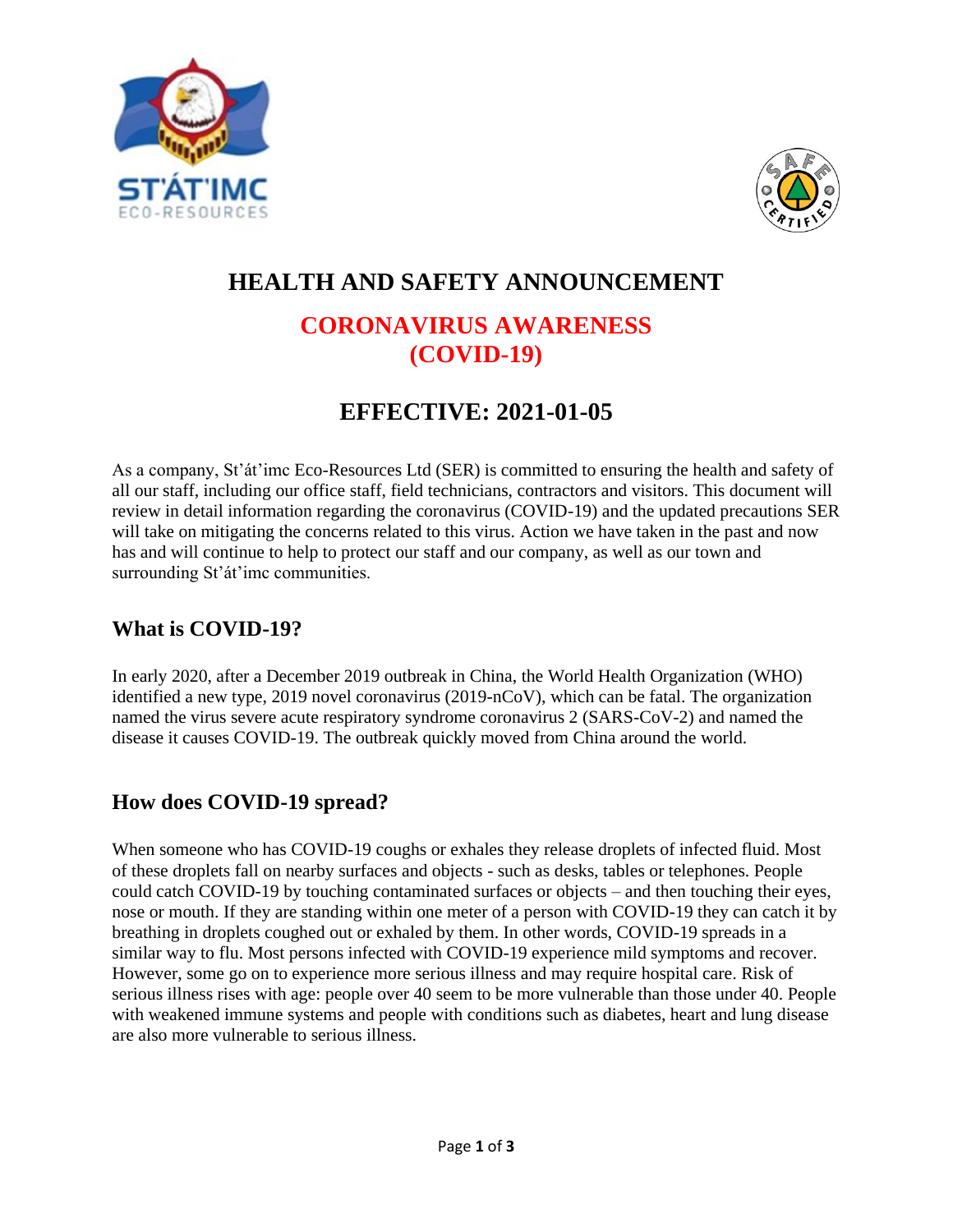



#### **What are the symptoms of COVID-19?**

The most common symptoms of COVID-19 are fever, tiredness, and dry cough. Some patients may have aches and pains, headaches, nasal congestion, runny nose, sore throat or diarrhea. These symptoms are usually mild and begin gradually. Some people become infected but don't develop any symptoms and don't feel unwell. Most people (about 80%) recover from the disease without needing special treatment. Around 1 out of every 6 people who gets COVID-19 becomes seriously ill and develops difficulty breathing. Older people, and those with underlying medical problems like high blood pressure, heart problems or diabetes, are more likely to develop serious illness. People with fever, cough and difficulty breathing should seek medical attention.

#### **Employee Illness and Sickness**

It is mandatory that if an employee has even a mild cough or low-grade fever (37.3°C or higher), or any other symptoms, that they stay at home. Before returning to work, the employee will be required to present a doctor's note stating that they are fit for work and pose no threat to the health of other employees.

#### **Local Positive COVID-19 Cases**

As many of us know, there have been multiple positive COVID-19 cases reported in Lillooet and the surrounding St'at'imc communities in the past recent weeks. Contact tracing is underway, however we need to take a proactive approach to these events to mitigate any further spread, which may be unknown at this time. We also need to ensure the safety and health of our staff, as well as our neighbouring community, T'it'q'et.

#### **Ti't'q'et Phase 1 Reinstatement**

As the SER office is on Ti't'q'et band land, we abide by and respect their recent decision to revert back to Phase 1 of their community's COVID-19 response plan under the Ti't'q'et State of Emergency. Specifically, this states, "Ti't'q'et lands closed to all non-residents except for essential services and individuals/organizations authorized by Ti't'q'et Council." SER office staff have permission to enter Ti't'q'et's land and complete work in the SER office.